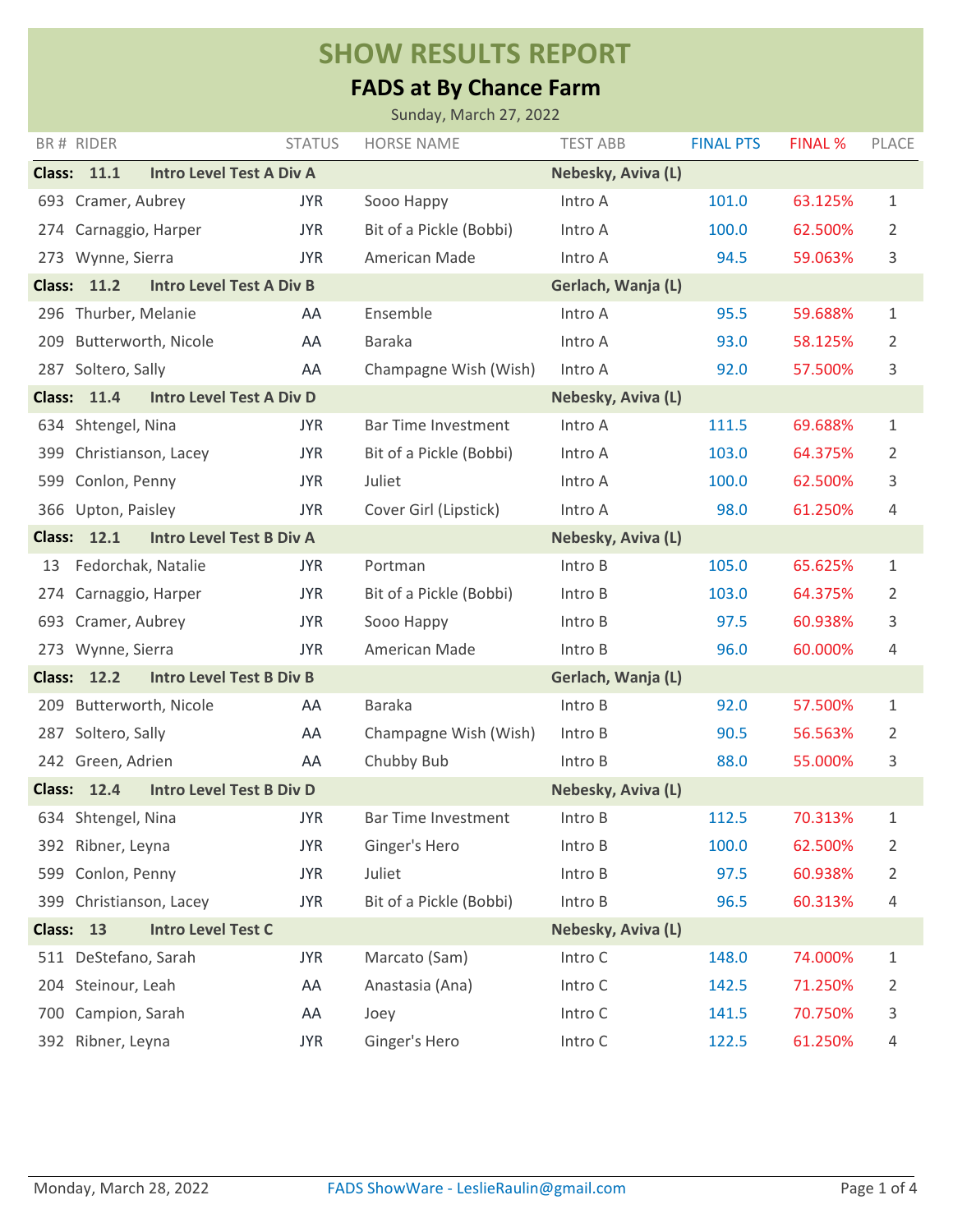|               | BR# RIDER            |                                          | <b>STATUS</b> | <b>HORSE NAME</b>                  | <b>TEST ABB</b>    | <b>FINAL PTS</b> | <b>FINAL %</b> | PLACE          |
|---------------|----------------------|------------------------------------------|---------------|------------------------------------|--------------------|------------------|----------------|----------------|
| <b>Class:</b> | 14                   | <b>Introductory Level TOC - PRO</b>      |               |                                    | Gerlach, Wanja (L) |                  |                |                |
| 252           | Pugh, Abraham        |                                          | <b>PRO</b>    | Odinn                              | Intro B            | 112.0            | 70.000%        | 1              |
| 689           | Duda, Katelyn        |                                          | <b>PRO</b>    | Big Easy Empire (Declan)           | Intro C            | 130.0            | 65.000%        | 2              |
| 549           | Hummel, Lizzie       |                                          | <b>PRO</b>    | Our Half (Oliver)                  | Intro A            | 99.5             | 62.188%        | 3              |
| 549           | Hummel, Lizzie       |                                          | <b>PRO</b>    | Our Half (Oliver)                  | Intro C            | 121.5            | 60.750%        | 4              |
| 313           | McGrain, Michael     |                                          | <b>PRO</b>    | Nikolai                            | Intro A            | 91.5             | 57.188%        | 5              |
| 498           |                      | Healey-Schaefer, Krista                  | <b>PRO</b>    | It's A Girl Thing                  | Intro C            | 113.0            | 56.500%        | 6              |
|               |                      | Class: 101.1 Training Level Test 1 Div A |               |                                    | Nebesky, Aviva (L) |                  |                |                |
|               | 586 Morris, Sallie   |                                          | AA            | Astute                             | Training 1         | 181.5            | 69.808%        | $\mathbf{1}$   |
| 700           | Campion, Sarah       |                                          | AA            | Joey                               | Training 1         | 173.0            | 66.538%        | 2              |
| 309           | Cole, Michelle       |                                          | AA            | Delvin                             | Training 1         | 160.0            | 61.538%        | 3              |
| <b>Class:</b> | 101.2                | <b>Training Level Test 1 Div B</b>       |               |                                    | Gerlach, Wanja (L) |                  |                |                |
|               | 291 Wright, Anne     |                                          | AA            | King                               | Training 1         | 162.5            | 62.500%        | $\mathbf{1}$   |
|               | 682 McDonald, Matt   |                                          | AA            | Fleur de Lis (Lilly)               | Training 1         | 161.0            | 61.923%        | 2              |
| 665           | Biggs, Becca         |                                          | AA            | <b>Streets on Fire</b>             | Training 1         | 158.0            | 60.769%        | 3              |
| 584           | Goodman, Kaitlyn     |                                          | AA            | Bless the Reins (Toto)             | Training 1         | 152.0            | 58.462%        | 4              |
| <b>Class:</b> | 102                  | <b>Training Level Test 2</b>             |               |                                    | Gerlach, Wanja (L) |                  |                |                |
| 633           | Rosenthal, Shira     |                                          | AA            | Romantic Endeavor                  | Training 2         | 192.0            | 66.207%        | 1              |
|               | 291 Wright, Anne     |                                          | AA            | King                               | Training 2         | 184.0            | 63.448%        | 2              |
|               | 682 McDonald, Matt   |                                          | AA            | Fleur de Lis (Lilly)               | Training 2         | 180.0            | 62.069%        | 3              |
|               | 492 Pollock, Jaimie  |                                          | AA            | Looking Good Kelly (Tedd           | Training 2         | 177.0            | 61.034%        | 4              |
| 584           | Goodman, Kaitlyn     |                                          | AA            | Bless the Reins (Toto)             | Training 2         | 166.5            | 57.414%        | 5              |
| <b>Class:</b> | 102.5                | <b>Training Level Tests 2 &amp; 3</b>    |               |                                    | Nebesky, Aviva (L) |                  |                |                |
|               | 688 Hardman, Alison  |                                          | <b>JYR</b>    | WannaTalkAboutMe (Tob              | Training 3         | 189.0            | 65.172%        | 1              |
|               | 687 Lubbehusen, Jacy |                                          | <b>JYR</b>    | DoYouBelieveInMagic (Ma Training 2 |                    | 188.0            | 64.828%        | 2              |
|               | 688 Hardman, Alison  |                                          | <b>JYR</b>    | WannaTalkAboutMe (Tob              | Training 2         | 174.5            | 60.172%        | 3              |
| <b>Class:</b> | 103                  | <b>Training Level Test 3</b>             |               |                                    | Gerlach, Wanja (L) |                  |                |                |
|               | 633 Rosenthal, Shira |                                          | AA            | Romantic Endeavor                  | Training 3         | 198.0            | 68.276%        | $1\,$          |
|               |                      | Class: 104.2 Training Level Test 1 - JYR |               |                                    | Nebesky, Aviva (L) |                  |                |                |
|               | 503 Lindner, Reagan  |                                          | <b>JYR</b>    | Marley                             | Training 1         | 166.5            | 64.038%        | $\mathbf 1$    |
|               | 638 Henderson, Julie |                                          | <b>JYR</b>    | <b>Bruno</b>                       | Training 1         | 160.5            | 61.731%        | 2              |
| 687           | Lubbehusen, Jacy     |                                          | <b>JYR</b>    | DoYouBelieveInMagic (Ma            | Training 1         | 159.5            | 61.346%        | 3              |
|               | 286 Bromley, Katie   |                                          | <b>JYR</b>    | Joint Strike (Stryker)             | Training 1         | 157.0            | 60.385%        | 4              |
| <b>Class:</b> | 104.3                | <b>Training Level TOC -PRO</b>           |               |                                    | Gerlach, Wanja (L) |                  |                |                |
|               | 697 Hamilton, Lauren |                                          | <b>PRO</b>    | Laso the Man                       | Training 3         | 187.0            | 64.483%        | $\mathbf 1$    |
|               | 215 McGrain, Michael |                                          | <b>PRO</b>    | Gatsby                             | Training 1         | 167.0            | 64.231%        | $\overline{2}$ |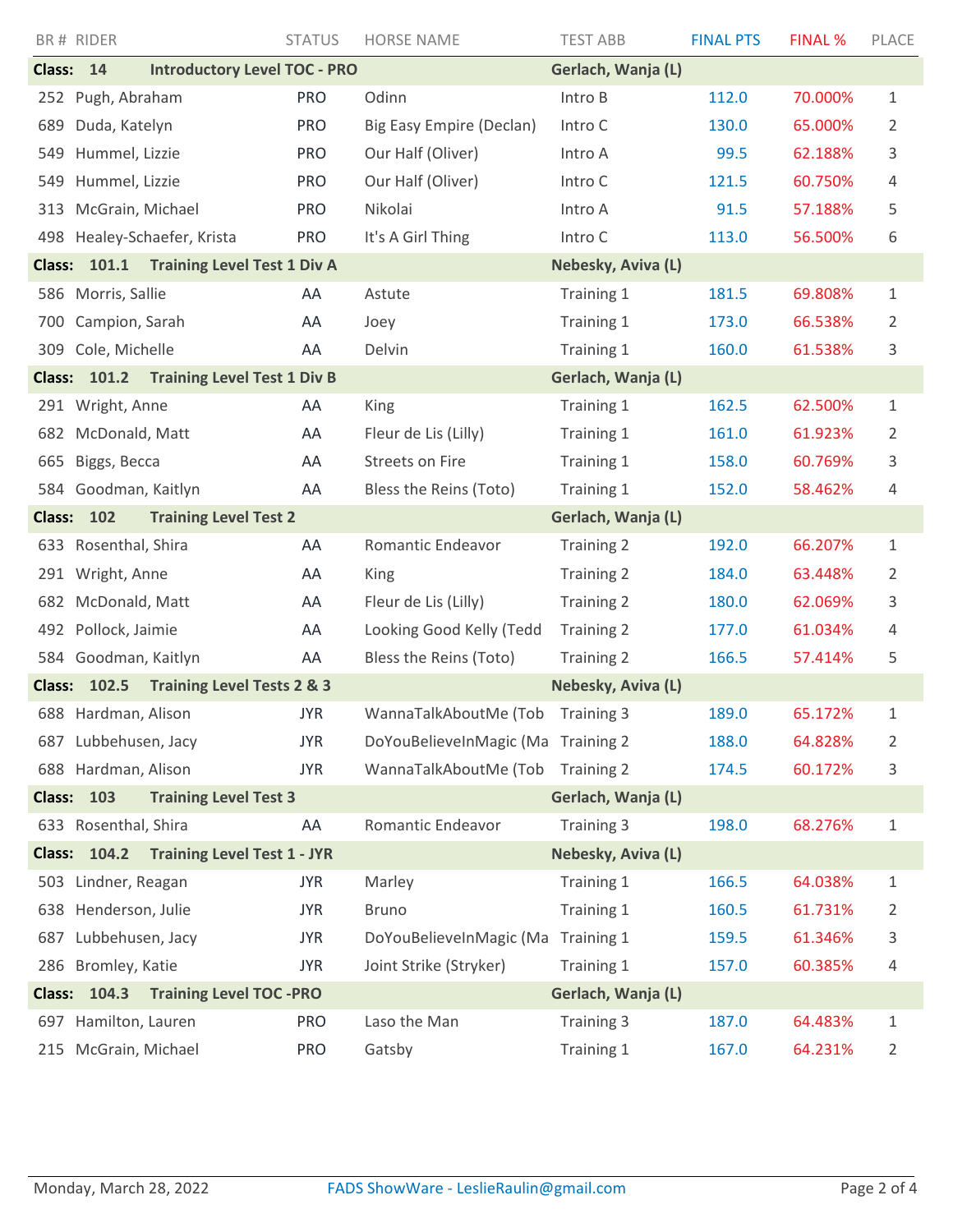|                                                                                 | BR# RIDER               |                           | <b>STATUS</b> | <b>HORSE NAME</b>      | <b>TEST ABB</b>    | <b>FINAL PTS</b> | <b>FINAL %</b> | PLACE |
|---------------------------------------------------------------------------------|-------------------------|---------------------------|---------------|------------------------|--------------------|------------------|----------------|-------|
|                                                                                 | <b>Class: 111</b>       | <b>First Level Test 1</b> |               |                        | Nebesky, Aviva (L) |                  |                |       |
|                                                                                 | 380 Gibbon, Abby        |                           | <b>PRO</b>    | Trionfo                | First 1            | 182.0            | 62.759%        | 1     |
| 288                                                                             | McFarlane, Sally        |                           | AA            | Drunk in Manhattan     | First 1            | 179.5            | 61.897%        | 2     |
|                                                                                 | 257 Fogle, Donna        |                           | AA            | Sawyer                 | First 1            | 173.0            | 59.655%        | 3     |
| <b>Class:</b>                                                                   | 112                     | <b>First Level Test 2</b> |               |                        | Nebesky, Aviva (L) |                  |                |       |
|                                                                                 | 380 Gibbon, Abby        |                           | <b>PRO</b>    | Trionfo                | First 2            | 235.5            | 67.286%        | 1     |
| 222                                                                             | Kuntze, Maya            |                           | AA            | <b>BFF Camouflage</b>  | First 2            | 223.5            | 63.857%        | 2     |
| 506                                                                             | Cover, Renee            |                           | <b>PRO</b>    | <b>BCF Dargo</b>       | First 2            | 220.0            | 62.857%        | 3     |
| 288                                                                             | McFarlane, Sally        |                           | AA            | Drunk in Manhattan     | First 2            | 219.5            | 62.714%        | 4     |
|                                                                                 | 697 Hamilton, Lauren    |                           | <b>PRO</b>    | Laso the Man           | First 2            | 216.0            | 61.714%        | 5     |
|                                                                                 | <b>Class: 113</b>       | <b>First Level Test 3</b> |               |                        | Gerlach, Wanja (L) |                  |                |       |
|                                                                                 | 577 Jennings, Bethany   |                           | <b>JYR</b>    | Dolce                  | First 3            | 245.0            | 68.056%        | 1     |
|                                                                                 | 671 Espinosa, Elizabeth |                           | AA            | Benediction            | First 3            | 224.5            | 62.361%        | 2     |
|                                                                                 | 506 Cover, Renee        |                           | <b>PRO</b>    | <b>BCF Dargo</b>       | First 3            | 209.0            | 58.056%        | 3     |
|                                                                                 | <b>Class: 124</b>       | <b>Second Level TOC</b>   |               |                        | Gerlach, Wanja (L) |                  |                |       |
| 604                                                                             | Berman, Jessica         |                           | AA            | Sir Gilbert            | Second 1           | 239.0            | 64.595%        | 1     |
| 289                                                                             | Raulin, Leslie          |                           | AA            | <b>Birch TF</b>        | Second 1           | 234.0            | 63.243%        | 2     |
| 577                                                                             | Jennings, Bethany       |                           | <b>JYR</b>    | Dolce                  | Second 1           | 234.0            | 63.243%        | 3     |
|                                                                                 | 297 Hattenburg, Liz     |                           | AA            | Tutuola                | Second 3           | 256.0            | 60.952%        | 4     |
|                                                                                 | 631 Hilbert, Mary       |                           | AA            | Tessa                  | Second 1           | 205.0            | 55.405%        | 5     |
| <b>Third Level TOC</b><br><b>Class: 134</b><br>Gerlach, Wanja (L)               |                         |                           |               |                        |                    |                  |                |       |
| 280                                                                             | Jaquish, Cashell        |                           | AA            | Corrival               | Third 3            | 254.5            | 63.625%        | 1     |
|                                                                                 | <b>Class: 144</b>       | <b>Fourth Level TOC</b>   |               |                        | Gerlach, Wanja (L) |                  |                |       |
|                                                                                 | 249 Peiffer, Courtney   |                           | <b>PRO</b>    | Cowboy Casanova        | Fourth 1           | 243.5            | 62.436%        | 1     |
| <b>Class:</b>                                                                   | 158                     | <b>FEI TOC</b>            |               |                        | Nebesky, Aviva (L) |                  |                |       |
| 559                                                                             | Pugh, Abraham           |                           | <b>PRO</b>    | Rintse                 | FEI PSG            | 234.5            | 68.971%        | 1     |
| 321                                                                             | Sherman, Cheryl         |                           | AA            | Rio                    | FEI PSG            | 221.5            | 65.147%        | 2     |
| 562                                                                             | Phillips, Lynn          |                           | AA            | Willow ISF             | FEI PSG            | 211.5            | 62.206%        | 3     |
| 238                                                                             | Braun, Amanda           |                           | AA            | Commando               | FEI PSG            | 194.5            | 57.206%        | 4     |
| <b>Beginner Novice TOC - JR</b><br>Nebesky, Aviva (L)<br><b>Class:</b><br>201.1 |                         |                           |               |                        |                    |                  |                |       |
|                                                                                 | 497 Travis, Peyton      |                           | <b>JYR</b>    | Honey Badger (Badger)  | E-BN-B             | 112.0            | 70.000%        | 1     |
| 497                                                                             | Travis, Peyton          |                           | <b>JYR</b>    | Honey Badger (Badger)  | E-BN-A             | 114.0            | 67.059%        | 2     |
| 203                                                                             | Kidwell, Erin           |                           | <b>JYR</b>    | Two to Tango (Tango)   | E-BN-B             | 105.0            | 65.625%        | 3     |
| 203                                                                             | Kidwell, Erin           |                           | <b>JYR</b>    | Two to Tango (Tango)   | E-BN-A             | 109.5            | 64.412%        | 4     |
| 679                                                                             | Kitchen, Avery          |                           | <b>JYR</b>    | Will You Remember Me ( | E-BN-A             | 104.5            | 61.471%        | 5     |